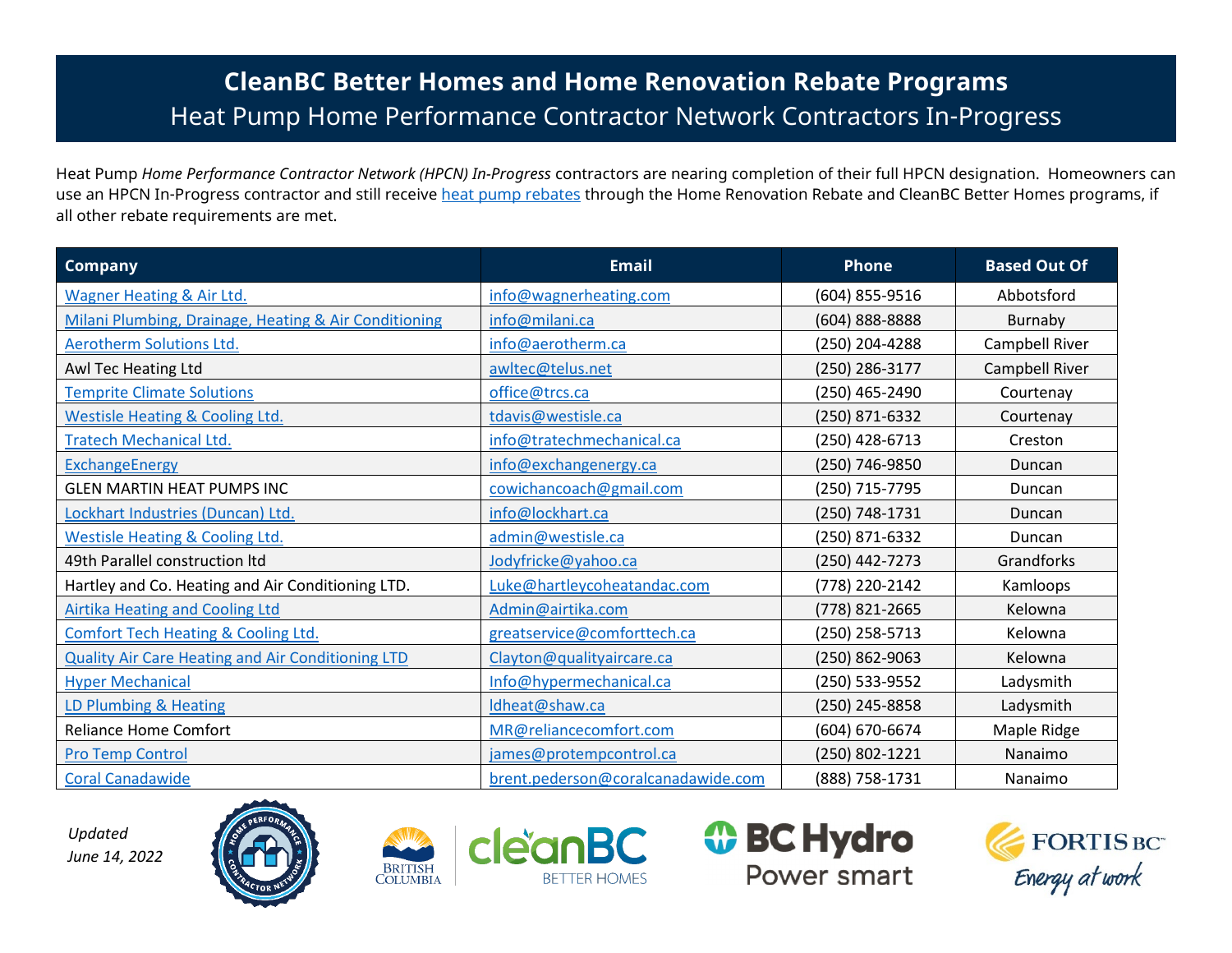## **CleanBC Better Homes and Home Renovation Rebate Programs** Heat Pump Home Performance Contractor Network Contractors In-Progress

Heat Pump *Home Performance Contractor Network (HPCN) In-Progress* contractors are nearing completion of their full HPCN designation. Homeowners can use an HPCN In-Progress contractor and still receive [heat pump rebates](https://betterhomesbc.ca/rebates/cleanbc-better-homes-and-home-renovation-rebate-programs/) through the Home Renovation Rebate and CleanBC Better Homes programs, if all other rebate requirements are met.

| <b>Babcock Gas Services</b>                             | babcockgas@shaw.ca               | (604) 351-4140 | North Vancouver       |
|---------------------------------------------------------|----------------------------------|----------------|-----------------------|
| <b>Sarsons Mechanical Services Ltd</b>                  | sarsonsmech@gmail.com            | (250) 497-8858 | Okanagan Falls        |
| Glacier Industries Inc.                                 | service@glacier-industries.ca    | (250) 954-3594 | Parksville            |
| Canadian Aerothermal                                    | tricity@shawcable.com            | (250) 486-6472 | Penticton             |
| <b>G Little Electric</b>                                | info@glittle.ca                  | (250) 493-8888 | Penticton             |
| <b>Custom Air Conditioning Ltd.</b>                     | service@customair.ca             | (604) 945-7728 | Port Coquitlam        |
| Thomson Industries Ltd.                                 | admin@thomsonindustries.ca       | (604) 552-2990 | Port Coquitlam        |
| <b>Ashton Service Group</b>                             | info@ashtonservicegroup.com      | (604) 283-2383 | Richmond              |
| <b>Envirotemp Refrigeration Ltd.</b>                    | envirotemp@shaw.ca               | (250) 893-4530 | Sooke                 |
| Technicon Industries Ltd.                               | office@technicon-ind.com         | (250) 638-1111 | Terrace               |
| <b>UComfort Services Inc.</b>                           | service@ucomfort.ca              | (236) 999-2222 | Vancouver             |
| Accutemp Refrigeration, Air-Conditioning & Heating Ltd. | info@accutemp.ca                 | (250) 475-2665 | Victoria              |
| <b>Bears Heating and Cooling (HVAC)</b>                 | bear@bearshvac.com               | (778) 977-6961 | Victoria              |
| <b>Island Energy Inc</b>                                | info@islandenergyinc.ca          | (250) 383-0022 | Victoria              |
| <b>Island Furnace and Fireplace Wholesale</b>           | peterbodman@shaw.ca              | (250) 818-4121 | Victoria              |
| MG Refrigeration Heating & Cooling Corp                 | mgrefrigeration@shaw.ca          | (250) 889-6827 | Victoria              |
| <b>RedBlue Heatpumps and Refrigeration</b>              | sales@redbluehvac.com            | (250) 590-2080 | Victoria              |
| <b>Steve's Heating Victoria</b>                         | stevesheatingvictoria@gmail.com  | (250) 884-0275 | Victoria              |
| <b>Storm Industries Limited</b>                         | info@stormindustries.ca          | (778) 587-2733 | Victoria              |
| <b>Citywide Plumbing &amp; Power</b>                    | citywideplumbing@shaw.ca         | (250) 475-1950 | Victoria              |
| <b>Sunvale Heating and Cooling</b>                      | info@sunvaleheatingandcooling.ca | (250) 217-1131 | Victoria              |
| <b>Airlux Heating and Air Conditioning Ltd.</b>         | info@airlux.ca                   | (604) 304-3429 | <b>West Vancouver</b> |

*Updated June 14, 2022*